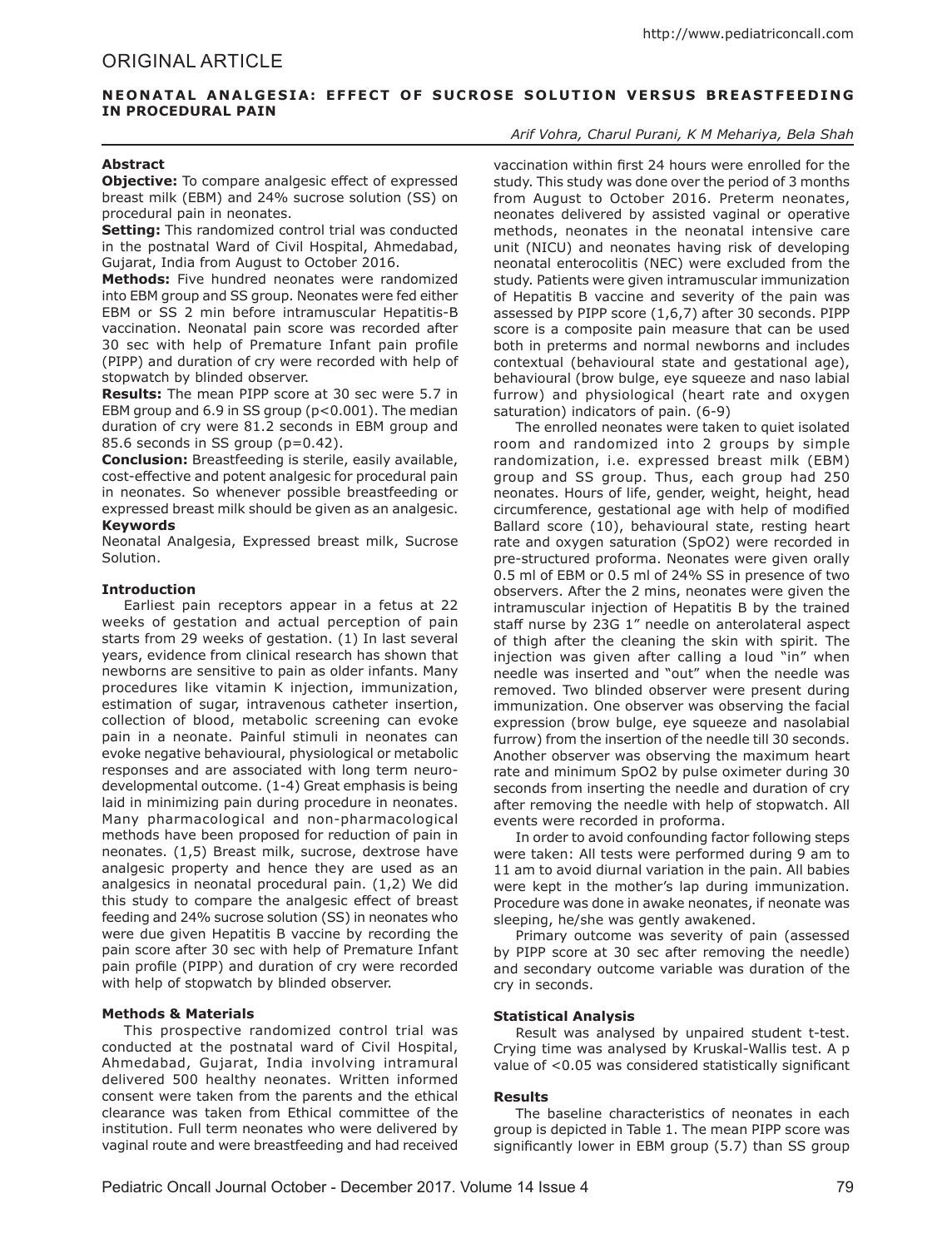| <b>Parameter</b>       | EBM group $(n=250)$ | $SS$ group (n=250) | P value |
|------------------------|---------------------|--------------------|---------|
| Hours of life          | $15 + 5.1$          | $16 + 5.9$         | 0.04    |
| Gestation (weeks)      | $38.0 + 1.1$        | $38.1 + 1.1$       | 0.42    |
| Males                  | 54%                 | 48%                |         |
| Weight (gms)           | $2620 + 310$        | $2566 + 288$       | 0.04    |
| Heart rate (beats/min) | $128.9 \pm 11.9$    | $126.9 \pm 10.8$   | 0.25    |
| SpO2(%)                | $96.8 + 2.0$        | $97.5 + 1.7$       | 0.31    |

# **Table 1: Baseline characteristics of the study group**

Note: EBM = expressed breast milk, SpO2= oxygen saturation, SS = Sucrose solution

# **Table 2: Various parameters post-Procedure**

| Parameter (after 30 sec of removal of needle) | <b>EBM</b> group | <b>SS group</b> | P value |
|-----------------------------------------------|------------------|-----------------|---------|
| Heart rate                                    | $150.3 + 16$     | $154.9 + 11.9$  | 0.04    |
| Spo2(%)                                       | $92.0 + 3.7$     | $90.6 + 3.1$    | 0.07    |
| Cry duration (sec)                            | $92.3 + 31.5$    | $96.4 + 40.7$   | 0.42    |

Note: EBM = expressed breast milk, SpO2= oxygen saturation, SS = Sucrose solution

(6.9) (p<0.001). There was a significant change in post procedural maximum heart rate and minimum SpO2 in EBM group as compared to SS group. Crying time was lower in EBM group as compare to SS group though not statistically significant (Table 2). There was no adverse effect in any of the both groups during the study.

# **Discussion**

The analgesic effect of breast milk is related to sweetness of the milk (due to lactose content) or higher concentration of the tryptophan which is precursor of melatonin which increase the concentration of beta endorphins. (1,11) On the other hand, 24% sucrose solution when placed in the mouth induces the endogenous opioid production which provide the analgesia for the procedure. (1,12) Our study suggests that minimal amount (0.5ml) of EBM is more effective than same amount of the 24% sucrose solution in alleviating the procedural pain of immunization in neonates, however there was no difference in the total duration of cry in either of the group. We also found a lower heart rate in EBM group as compare to sucrose solution group and a better oxygen saturation in the EBM group as compared to SS group post 30 mins. Similar effectiveness of the EBM over sucrose solution was observed by Codipietro et al (13) for analgesia for heel lance and 1 ml of EBM and 24% sucrose solution as an analgesic solution. Similar effect of EBM was found by Upadhyaya et al (14) and Uyan et al (15) using EBM 2 min prior to venepuncture. Our study found that even 0.5 ml of EBM is effective for analgesia. This much of minimal amount of the EBM even can be given to child in whom feeding is contraindicated or withheld due to co-morbid condition. Use of EBM as an analgesic in place of sucrose solution avoids risk of the septicemia with the improper administration of sucrose solution and it is easily available, safe and effective than sucrose solution.

There was no significant difference in the total duration of cry in both the groups in our study, though Upadhyaya et al (14) demonstrated that median duration of cry was lower in EBM group as compared to sucrose solution group but they used 5 ml of EBM as an analgesic dose. This difference may be due to higher dose of EBM in their study. Our study also had documented reduction of tachycardia and hypoxia in EBM group as compare to SS group within 30 sec of the needle insertion. Similar results have not been demonstrated in other studies. (16)

# **Conclusion**

Breastfeeding is sterile, easily available, costeffective & potent analgesic for procedural pain in neonates. Even minimal amount (0.5ml) of breast milk is more potent than equal dose of 24% sucrose solution. Direct breastfeeding or expressed breast milk should be used as an analgesic for all types of procedural pain. Sucrose solution should only use in given circumstances when breast milk or EBM is not available. A recent Cochrane review has also concluded that if available, breastfeeding or breast milk should be used to alleviate procedural pain in neonates undergoing a single painful procedure compared to placebo, positioning or no intervention. (17)

## **Funding:** None

**Conflict of Interest :** None